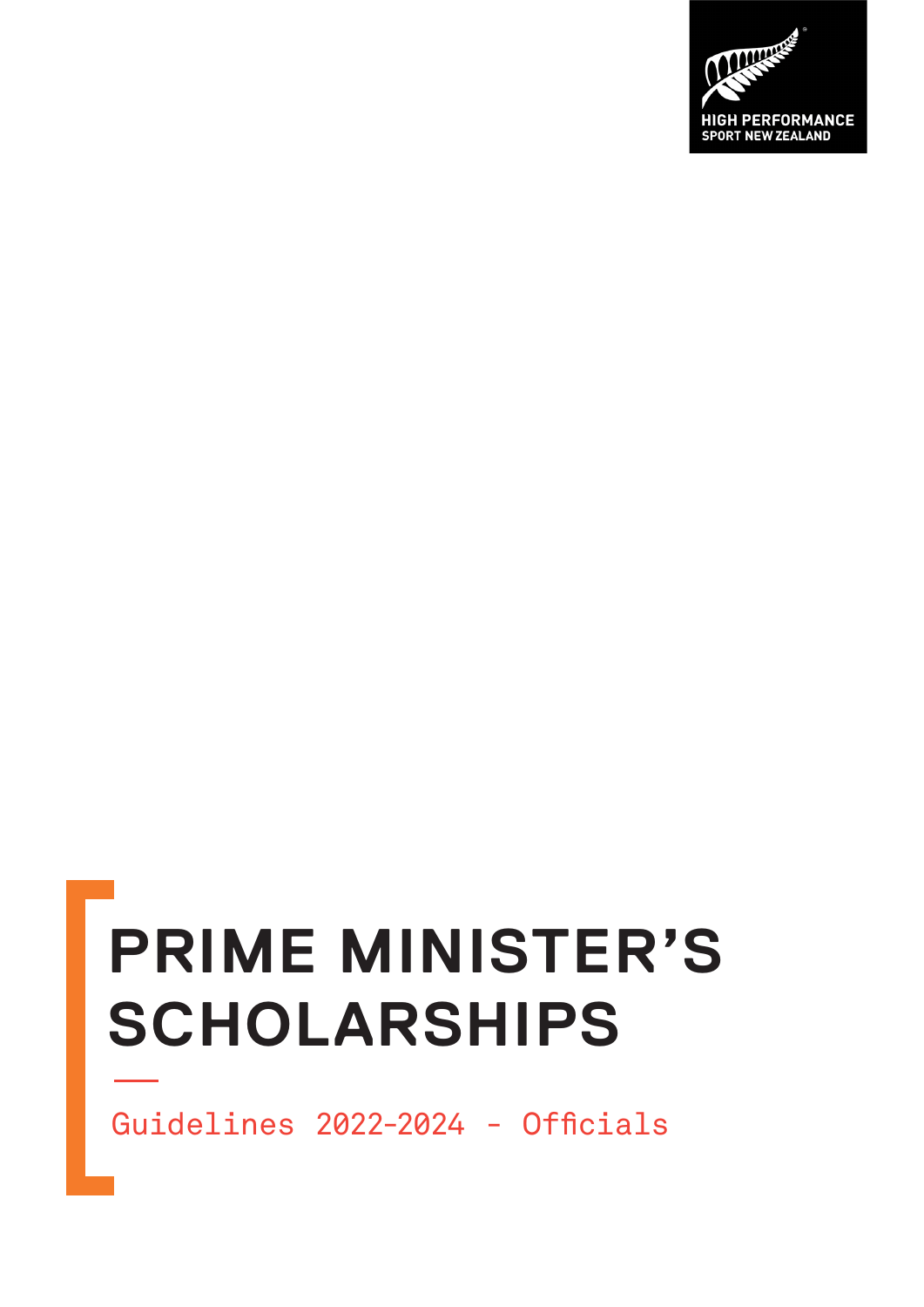## **CONTENTS**

| $\label{prop:1} \mbox{Introduction} \,\, \ldots \,\, \ldots \,\, \ldots \,\, \ldots \,\, \ldots \,\, \ldots \,\, \ldots \,\, \ldots \,\, \ldots \,\, \ldots \,\, \ldots \,\, \ldots \,\, \ldots \,\, \ldots \,\, \ldots \,\, \ldots \,\, \ldots \,\, \ldots \,\, \ldots \,\, \ldots \,\, \ldots \,\, \ldots \,\, \ldots \,\, \ldots \,\, \ldots \,\, \ldots \,\, \ldots \,\, \ldots \,\, \ldots \,\, \ldots \,\, \ldots \,\, \ldots \,\, \ldots \,\, \ldots \,\,$ |  |
|-------------------------------------------------------------------------------------------------------------------------------------------------------------------------------------------------------------------------------------------------------------------------------------------------------------------------------------------------------------------------------------------------------------------------------------------------------------------|--|
|                                                                                                                                                                                                                                                                                                                                                                                                                                                                   |  |
|                                                                                                                                                                                                                                                                                                                                                                                                                                                                   |  |
|                                                                                                                                                                                                                                                                                                                                                                                                                                                                   |  |
|                                                                                                                                                                                                                                                                                                                                                                                                                                                                   |  |
|                                                                                                                                                                                                                                                                                                                                                                                                                                                                   |  |
|                                                                                                                                                                                                                                                                                                                                                                                                                                                                   |  |
|                                                                                                                                                                                                                                                                                                                                                                                                                                                                   |  |
|                                                                                                                                                                                                                                                                                                                                                                                                                                                                   |  |
|                                                                                                                                                                                                                                                                                                                                                                                                                                                                   |  |
|                                                                                                                                                                                                                                                                                                                                                                                                                                                                   |  |
|                                                                                                                                                                                                                                                                                                                                                                                                                                                                   |  |
|                                                                                                                                                                                                                                                                                                                                                                                                                                                                   |  |
|                                                                                                                                                                                                                                                                                                                                                                                                                                                                   |  |
|                                                                                                                                                                                                                                                                                                                                                                                                                                                                   |  |
|                                                                                                                                                                                                                                                                                                                                                                                                                                                                   |  |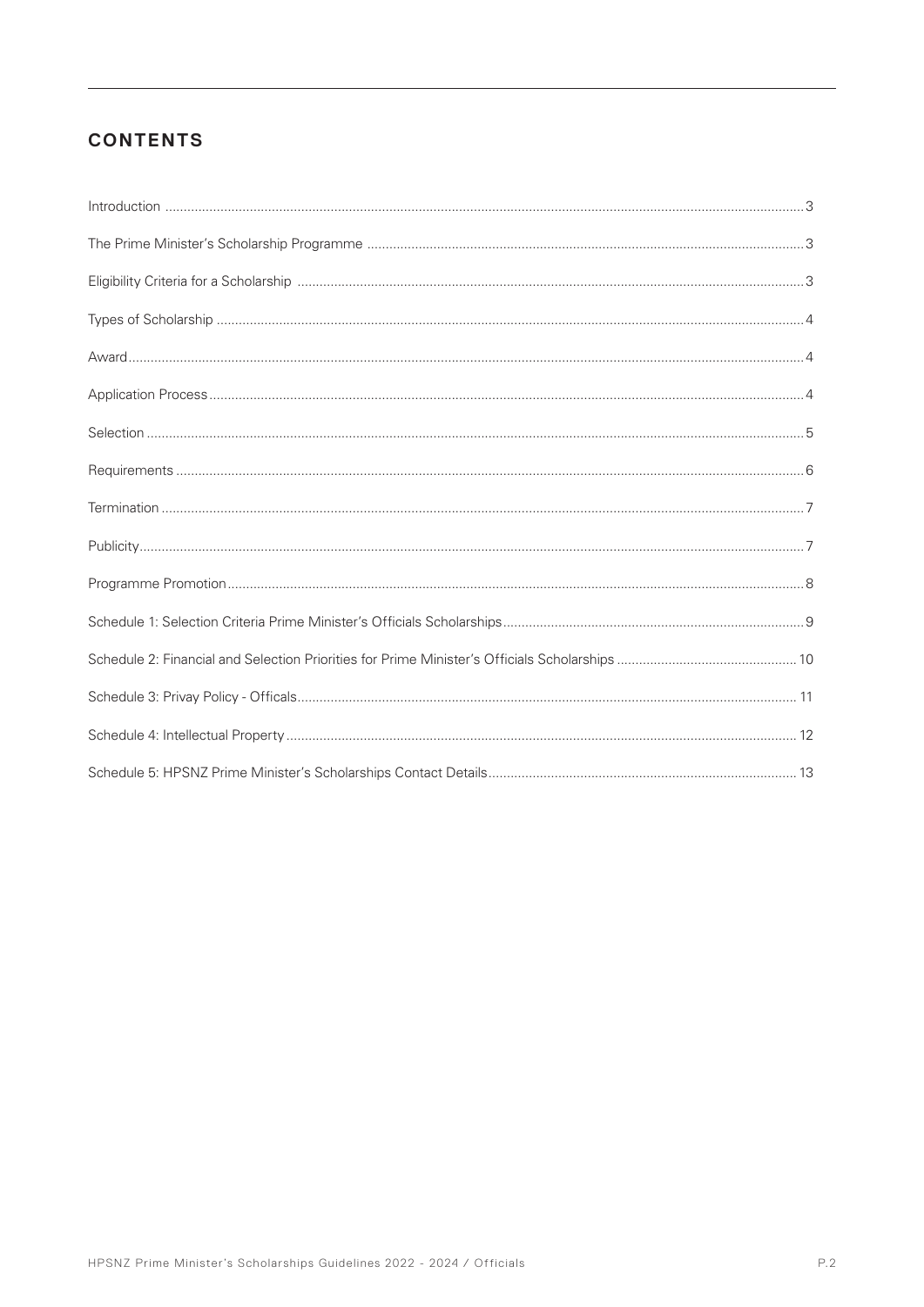### **1. INTRODUCTION**

- 1.1 This document sets out the conditions by which the Prime Minister's Scholarship Programme operates and is written for National Sporting Organisations (NSOs), potential applicants and current scholarship recipients.
- 1.2 These guidelines set out the conditions by which the Prime Minister's Official's Scholarship Programme operates and is written for National Sporting Organisations (NSOs), potential applicants and current scholarship recipients.
- 1.3 Please refer to HPSNZ's Glossary of Terms for clarification of terms and definitions within this document.

### 2. THE PRIME MINISTER'S SCHOLARSHIP PROGRAMME

- 2.1 The Prime Minister's Scholarship Programme is a New Zealand Government initiative established in 2000. Currently there are scholarship programmes for:
	- Athletes
	- Coaches
	- Support Team
	- Officials
- 2.2 The programme supports professional development activities related to the purpose of the scholarships, and will only be awarded where the applicant has clearly identified their learning and development priorities and these are recorded in their Professional Development plan.
- 2.3 The purpose of Official's Scholarships are to invest in education opportunities to enable world leading performance from New Zealand's top athletic talent, by prioritising resources for increasing expertise that will directly impact athlete performance and enable the sustainability of our officials' talent pool.
- 2.4 Examples of activities supported by the programme include: multi-sport or cross-sport coach and leader development initiatives, accreditation requirements, business coaching, mentoring, training, internships, conferences, study visits, observations at key sporting events, discussions on 'best' practice, on-the-job shadowing, participation in peer network activities, participation in international committees or working groups, peer review of professional work, travel, accommodation, incidentals and in some cases limited reimbursement for lost income.
- 2.5 Scholarships do not support sport coaching, service delivery, membership fees for professional bodies or industry groups, or the purchase of any equipment associated with the applicant's vocation, job role or as a requirement for the project.

### **3. ELIGIBILITY CRITERIA FOR A SCHOL ARSHIP**

- 3.1 The applicant must satisfy all of the following criteria:
	- a. Be an Official.
	- b. Be working with high performance athletes, or working directly in a high performance environment.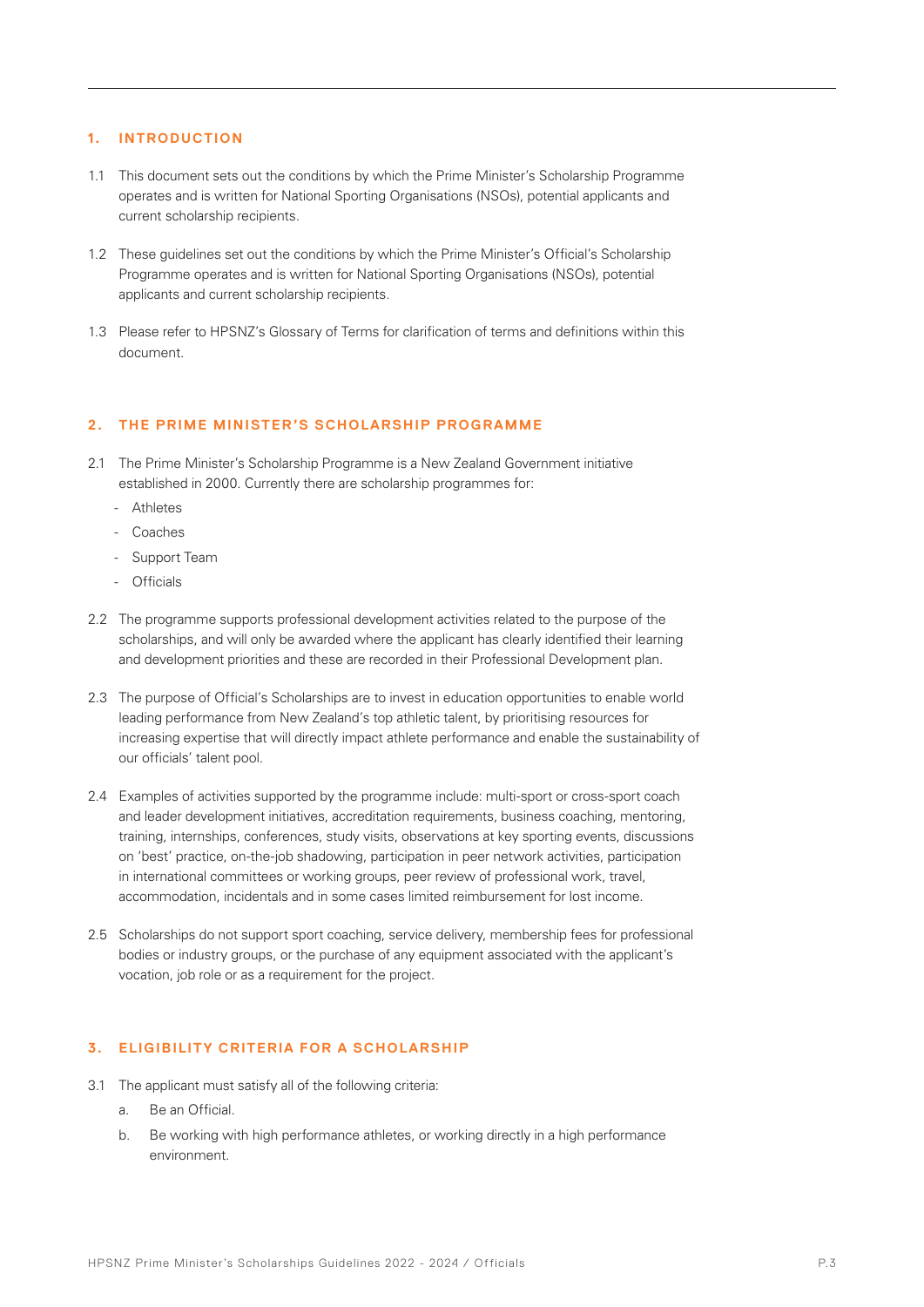- c. Be endorsed by their NSO and/or HPSNZ leading up to and during the scholarship.
- d. Where applicable, be endorsed by the applicant's Discipline Lead (performance service providers only) and Performance Team Leader (these endorsements are compulsory for HPSNZ employees).
- e. Be acknowledged in a NSO's High Performance plan or Service plan; or identified by their NSO or HPSNZ as an emerging talent who will impact high performance sport within the next 5 years.
- f. For individual applications, have an up-to-date Professional Development plan.
- g. For group applications, have an up-to-date Group Development plan or strategy.
- h. Have demonstrated commitment to their NSO's education and development pathways (if available).
- i. Submit a complete application including required endorsements and supporting information.
- j. Have no outstanding scholarship requirements.
- 3.2 Projects must satisfy all of the following criteria:
	- a. Be endorsed by the applicant's NSO and/or HPSNZ leading up to and during the scholarship.
	- b. Be part of the applicant's Professional Development plan.
	- c. For group projects, these must be aligned to an overarching strategy or Group Development plan.
	- d. Positively impact athlete performance on the world stage.
	- e. Be over and above:
		- i. The service delivery component of the applicant's role;
		- ii. Opportunities available from HPSNZ.

### **4. TYPES OF SCHOLARSHIP**

- 4.1 There are two types of scholarships:
	- a. Individual scholarships for individuals who meet the eligibility criteria and which focus on individual professional development requirements.
	- b. Group scholarships for two or more people who all meet the eligibility criteria and which focus on a shared set of professional development requirements.

#### **5. AWARD**

5.1 A likely maximum of \$10,000 per year is available per scholarship for a maximum of 3 years.

### **6. APPLICATION PROCESS**

6.1 The Prime Minister's Scholarship Programme Guide is available on the HPSNZ website hpsnz.org.nz/resources/prime-minister-scholarships/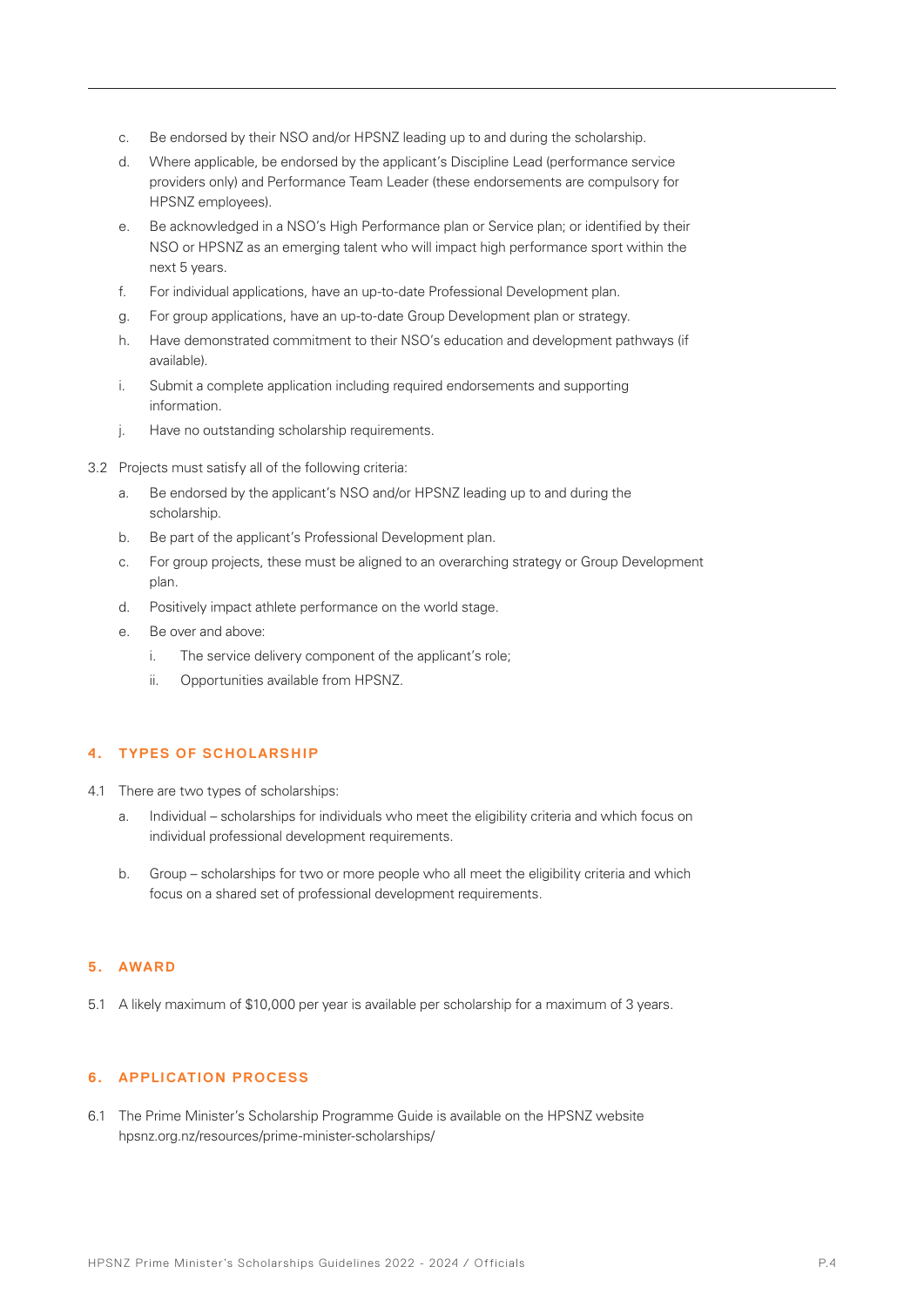- 6.2 NSOs are required to publicise, endorse and in some cases prioritise applications.
- 6.3 Applicants who have met the eligibility criteria (section 4) should contact their NSO or HPSNZ as each organisation may have their own eligibility criteria.
- 6.4 Applications are made online via the HPSNZ Prime Minister's Scholarship management system at scholarships.hpsnz.org.nz.
- 6.5 HPSNZ will be offering one scholarship intake per annum:
	- a. The intake being December annually for activities taking place from January to December the following year.
	- b. The above intake is subject to available scholarship programme funds.
- 6.6 Scholarship application closing dates:
	- a. The scholarship application closing date for the annual intake is as stipulated by your NSO but no later than the programme deadline of 5pm, November 30. Early applications are appreciated but will not be considered until after the closing date.
- 6.7 Applications received throughout the year outside the annual intake may only be considered at the discretion of HPSNZ on a case-by-case basis and if funds permit. All applications made at this time must include a sufficient explanation as to the requirement to be assessed outside of the annual application period.
- 6.8 Please note: investment will not be provided for applicants who receive alternative funding for the scholarship activity except where this funding does not meet the full cost of this activity.

#### **7. SELECTION**

- 7.1 Selection Process
	- a. Applications are assessed by a HPSNZ assessment panel comprising a broad high performance skill set in areas such as: capability development, high performance programme management, high performance coaching, technology, innovation, research, performance service provision, and athlete life service provision.
	- b. NSOs, HPSNZ and/or scholarship applicants may be required to attend an interview, particularly with high-cost applications. Interview travel expenses will be reimbursed by HPSNZ.
	- c. Advice regarding application quality, linked to the key criteria in Schedules 1 and 2, may be sought by HPSNZ from specialists in the relevant field.
- 7.2 Selection Criteria
	- a. Prime Minister's Official's Scholarship applications are evaluated against the criteria and priorities outlined in Schedules 1 and 2.
- 7.3 Selection Outcome
	- a. Applications will be assessed and determined as one of the following:
		- i. Awarded
		- ii. Awarded in part and/or with conditions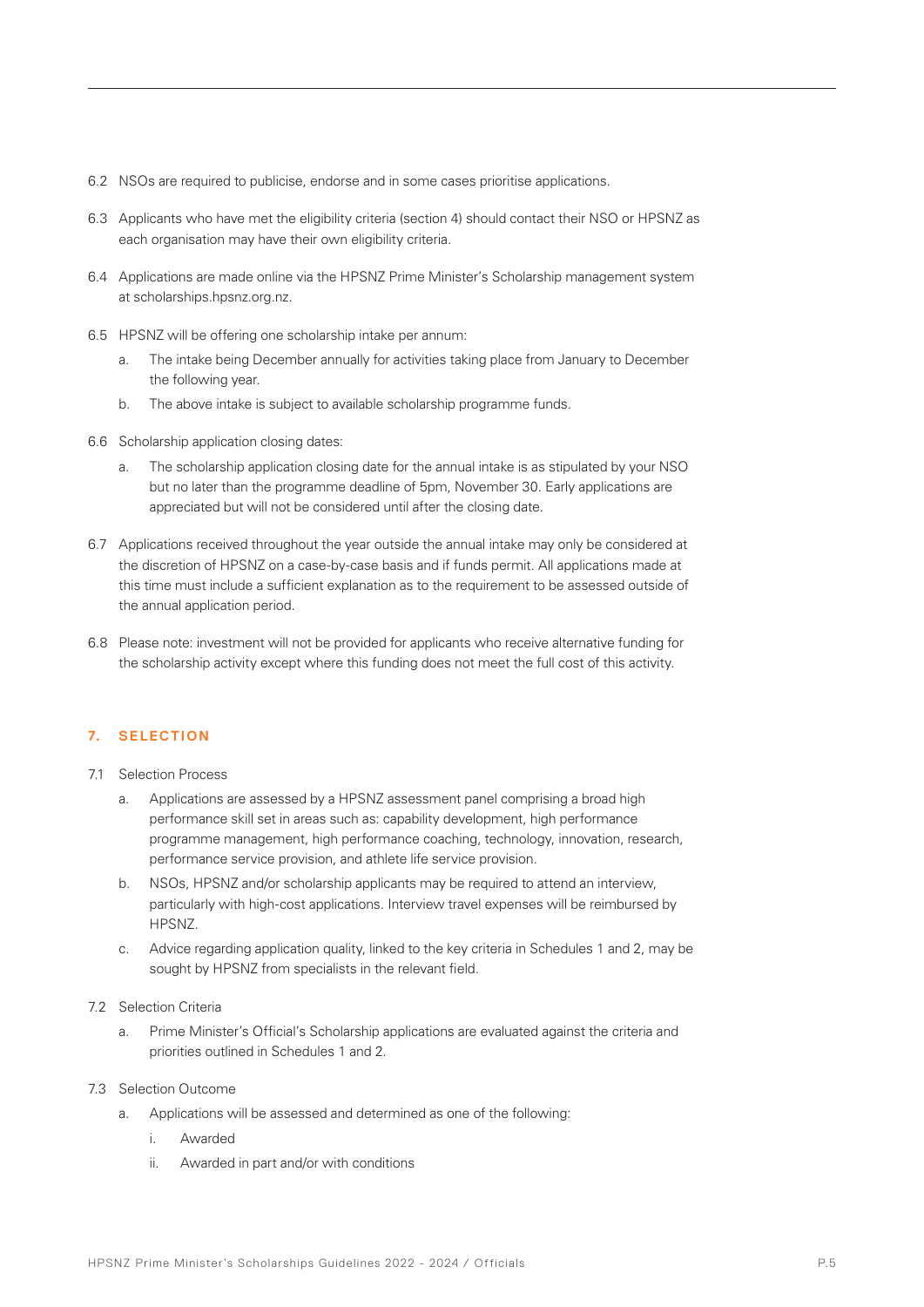- iii. Shortlisted pending further information
- iv. Declined
- 7.4 HPSNZ will notify applicants and NSOs in writing of the assessment outcome within 4 weeks of the application closing date.

### **8. REQUIREMENTS**

- 8.1 Investment
	- a. HPSNZ will send investment schedules for all approved scholarships to the relevant organisations for signing. Payment will be made upon HPSNZ receiving the signed investment schedules and the achievement of any required conditions or milestones throughout the period of the scholarship.
	- b. The NSO or HPSNZ is required to distribute investments awarded for each approved scholarship.
	- c. Unspent investments at the completion or termination of the scholarship must be returned to HPSNZ within 4 weeks of it being completed or terminated.

#### 8.2 Tax

- a. Prime Minister's Scholarship funding attracts GST.
- b. Items budgeted in applications should exclude GST.
- c. GST and income tax obligations are the responsibility of the scholarship recipient.
- d. HPSNZ recommends advice is sought from the Inland Revenue Department.
- 8.3 Scholarship Management
	- a. The scholarship recipient, NSO and/or HPSNZ are jointly responsible for ensuring the scholarship is completed as per this document and as stated in the application or otherwise as agreed to with HPSNZ.
	- b. Changes to scholarships may require the completion of a National Moderation process (contact the Prime Minister's Scholarships Team to initiate this process). HPSNZ is under no obligation to approve the requested change.

#### 8.4 Reporting

- a. A report from each NSO/HPSNZ and scholarship recipient is required within 4 weeks of an approved scholarship being completed.
- b. Reporting requirements for awarded scholarships are outlined in the scholarship confirmation email. Scholarship reports are to be submitted via email to pmscholarships@ hpsnz.org.nz.
- c. The reporting template is included in the scholarship confirmation email and is also available on the HPSNZ website.
- d. Interim reports, particularly for high-cost and multi-year scholarships, may be required. In these instances, HPSNZ will specify the reporting frequency and format, which may include independent review at HPSNZ's expense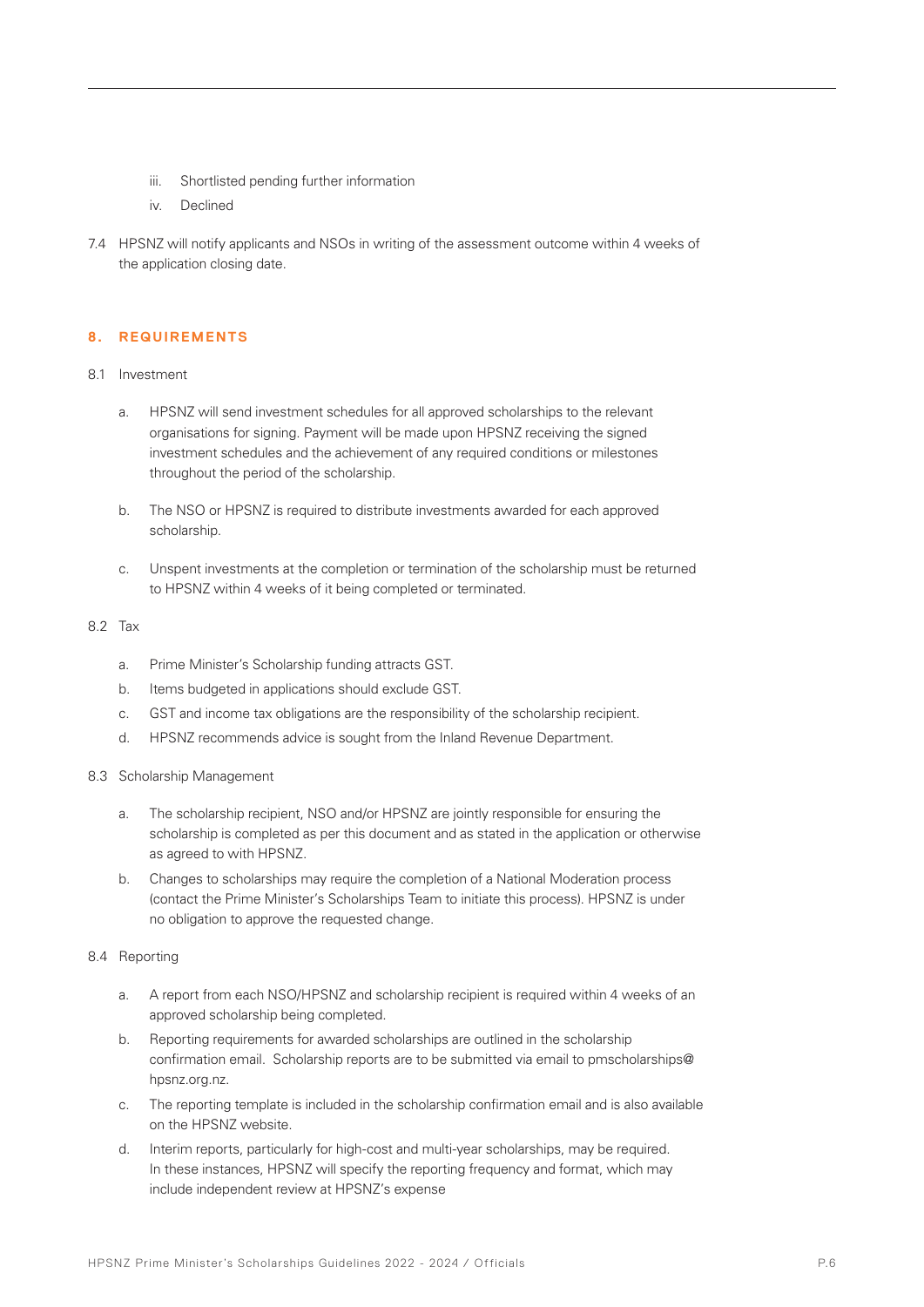e. Scholarship recipients may be required to write, be interviewed for, or present at information-sharing opportunities such as HPSNZ forums, discipline-specific conferences or publications, or attend a Prime Minister's Scholarship certificate presentation evening.

#### 8.5 Intellectual Property

- a. The full conditions concerning intellectual property are set out in Schedule 4. Although this schedule applies in all circumstances, some of the main points are set out below in brief for your easy reference:
- b. Information contained in an application or scholarship report may be used by HPSNZ for publicity purposes or for information sharing.
- c. The intellectual property is owned by the scholarship recipient and/or NSO and/or HPSNZ (as agreed between them).
- d. HPSNZ may use at no cost the intellectual property to provide benefits across the high performance system.
- e. HPSNZ may choose to place some limitations around the broader publication or information transfer for information gained as a result of the Prime Minister's Scholarship because HPSNZ and/or the related NSO believe that this information provides a competitive advantage for New Zealand athletes.
- 8.6 Auditing and Monitoring
	- a. In order to satisfy New Zealand Government audit and monitoring requirements, NSOs and HPSNZ may be subject to 'spot checks', where evidence of compliance with the requirements outlined in section 8 will need to be provided.

#### **9. TERMINATION**

- 9.1 HPSNZ may terminate a scholarship immediately if:
	- a. The objectives of the scholarship have not been met, and/or
	- b. The objectives of the scholarship are unlikely to be met within the timeframe of the scholarship, and/or
	- c. NSO or HPSNZ endorsement is withdrawn from the scholarship, and/or
	- d. The recipient/s no longer meet the eligibility requirements of the programme.

### **10. PUBLICITY**

- 10.1 The Minister for Sport and Recreation publicly announces scholarship recipients. Prior to this announcement, selection outcomes are to remain strictly confidential.
- 10.2 HPSNZ is to be acknowledged in any publication of any work or any activities funded by the scholarship.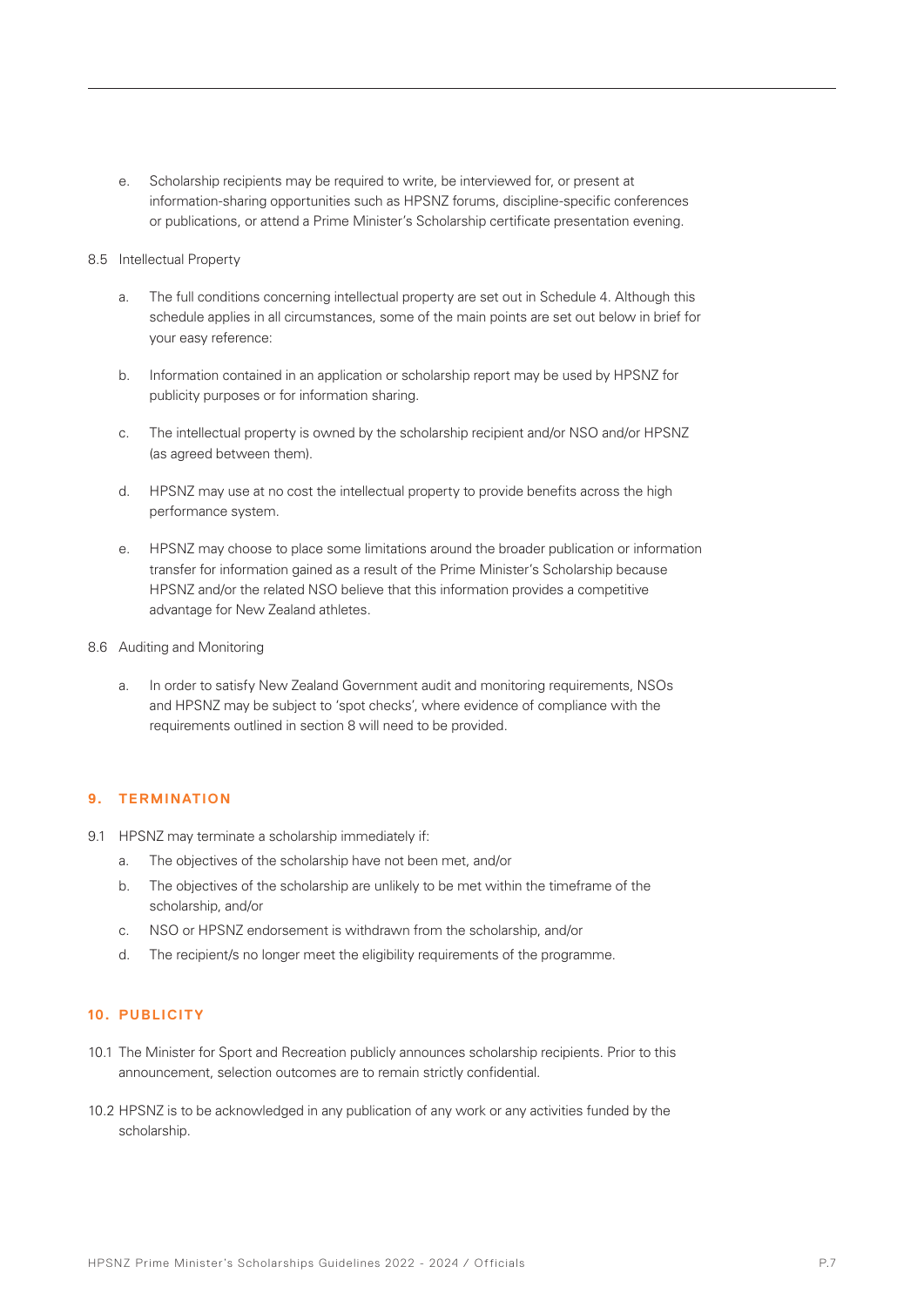### **11. PROGRAMME PROMOTION**

- 11.1 HPSNZ may use images of recipients to promote the Prime Minister's Scholarship Programme at no charge.
- 11.2 HPSNZ may use recipients to promote the Prime Minister's Scholarship Programme at no charge (for example, presenting certificates at a Prime Minister's Scholarship certificate presentation evening).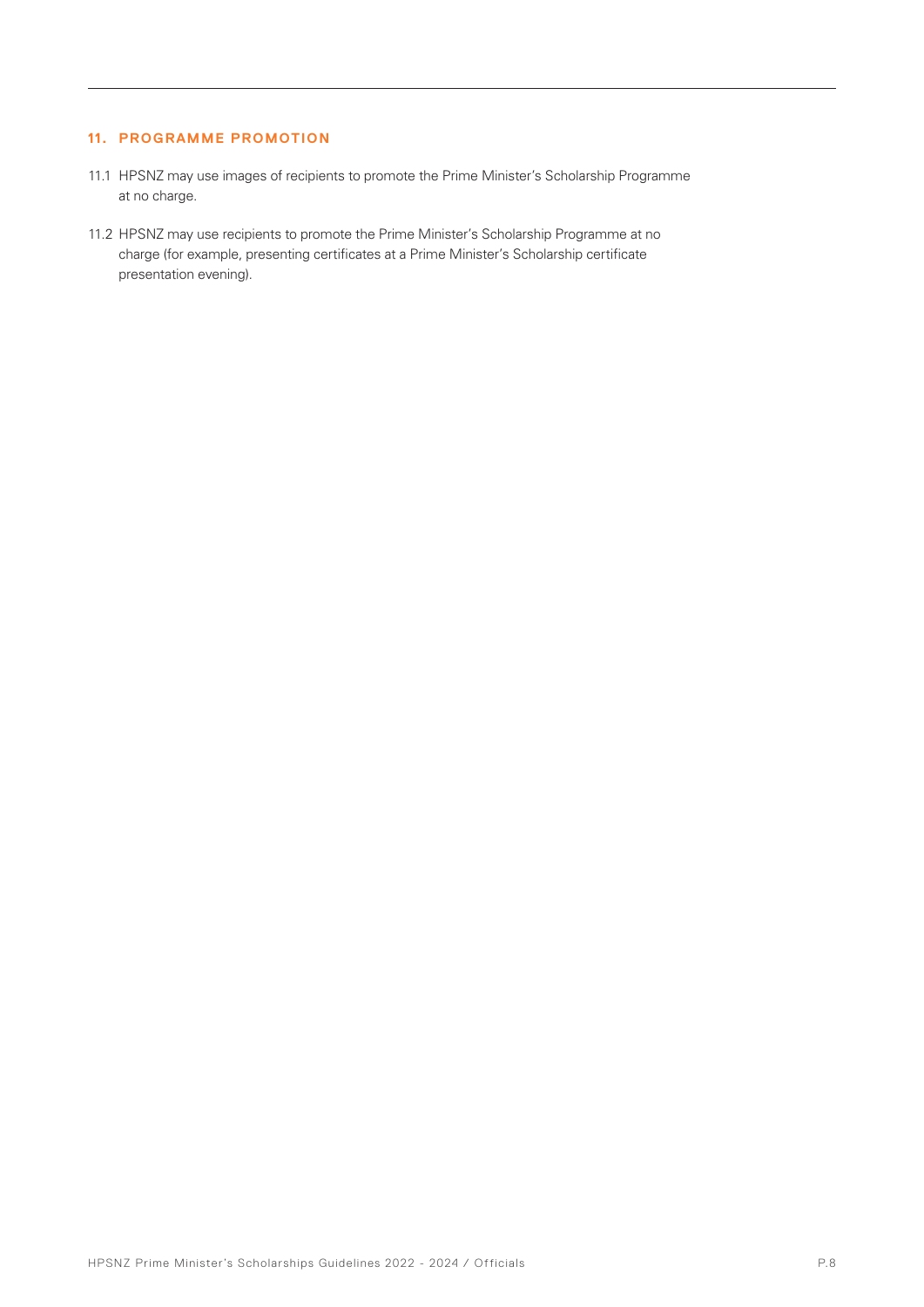# **SCHEDULE 1: SELECTION CRITERIA PRIME MINISTER'S OFFICIALS SCHOLARSHIPS**

Applications are assessed in three weighted categories against some key selection criteria as outlined below in order to meet available financial resources. These criteria may not be weighted evenly and other selection criteria may be considered.

| <b>CATEGORY</b>                                                                     |     | <b>WEIGHTING   KEY SELECTION CRITERIA CONSIDERED</b>                                                                                                                                                                                                                                                                                                                                                            |
|-------------------------------------------------------------------------------------|-----|-----------------------------------------------------------------------------------------------------------------------------------------------------------------------------------------------------------------------------------------------------------------------------------------------------------------------------------------------------------------------------------------------------------------|
| <b>Importance of</b><br>the applicant(s)<br>to the NSO and<br><b>HPSNZ</b>          | 60% | <b>Past</b><br>Contribution (value, commitment and/or longevity) to the NSO and high<br>performance sport<br>Receipt and impact of previous scholarships and funding<br><b>Present</b><br>Ability to officiate on the world stage<br>International and domestic ranking<br>Role(s) within the sport and NSO<br>Knowledge, skills and qualifications<br><b>Future</b><br>Ability to officiate on the world stage |
| <b>Importance of</b><br>the project to<br>the applicant(s),<br><b>NSO and HPSNZ</b> | 40% | Link to the professional development needs of the applicant(s)<br>Link to the sport's or NSO's officiating requirements<br>Benefit to other sports<br>Likelihood of the project being implemented and completed as stated<br>Value for money                                                                                                                                                                    |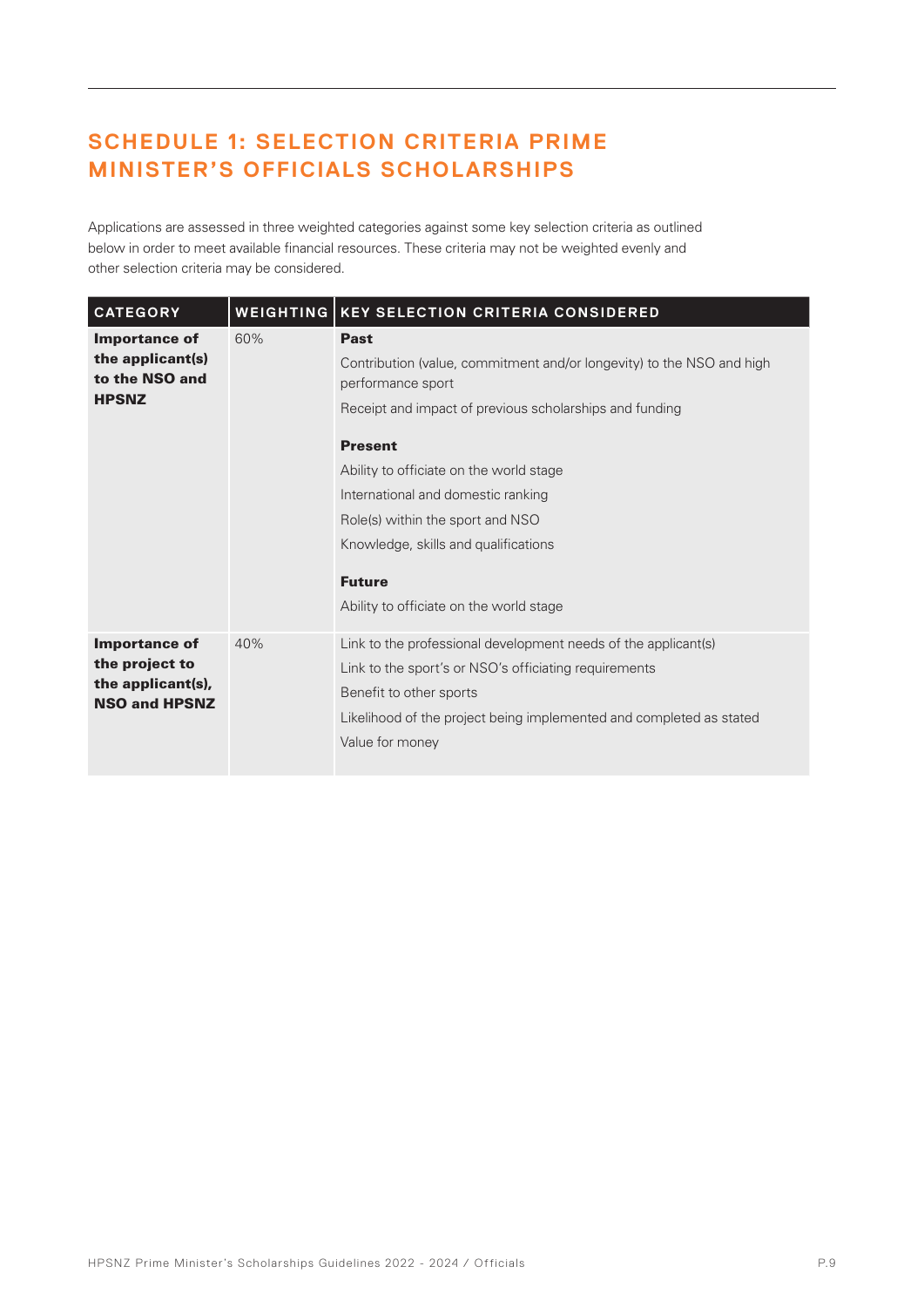# **SCHEDULE 2: FINANCIAL AND SELECTION PRIORITIES FOR PRIME MINISTER'S OFFICIALS SCHOLARSHIPS**

The following table outlines the approximate values allocated across the Prime Minister's Officials Scholarship Programme, the possible maximum investment value per application, and the selection priorities associated with these.

| <b>APPROXIMATE</b><br><b>PROGRAMME</b><br><b>INVESTMENT</b> | <b>LIKELY MAXIMUM</b><br><b>INVESTMENT PER</b><br><b>APPLICATION</b> | <b>SELECTION PRIORITIES</b>                                                              |
|-------------------------------------------------------------|----------------------------------------------------------------------|------------------------------------------------------------------------------------------|
| \$200,000                                                   | Up to \$10,000                                                       | Applicants officiating on the world stage from Podium and<br><b>Aspirational Sports.</b> |
|                                                             |                                                                      | Applicants officiating on the world stage from other non-<br>Supported Sports.           |
|                                                             |                                                                      | International and domestic ranking.                                                      |
|                                                             |                                                                      | Individual Scholarships supporting international accreditation.                          |
|                                                             |                                                                      | Individual and Group Scholarships for other professional<br>development activities.      |
|                                                             |                                                                      | Applications supporting a visiting international expert.                                 |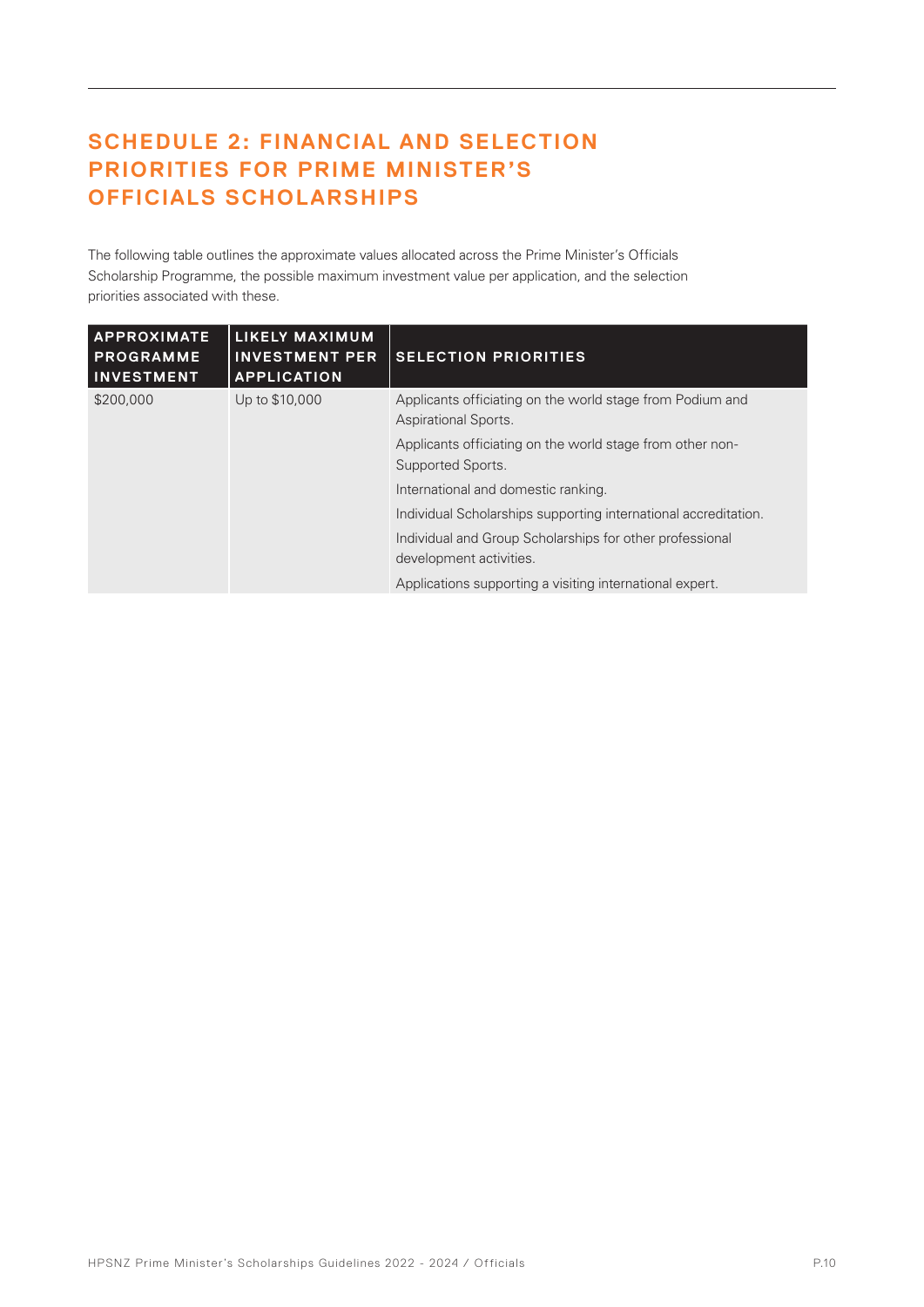# **SCHEDULE 3: PRIVAY POLICY - OFFICALS**

### **PURPOSE OF COLLECTING THE INFORMATION**

Our collection of information in the application form is to enable the Prime Minister's Scholarship Programme panel to assess your application for a scholarship. Sport NZ will also use the information from all application forms to enable ongoing assessment of the effectiveness of the programme, and to monitor the pathway of successful Officials. This information may then be applied to developing successful Officials.

### **CONSEQUENCES OF NOT PROVIDING ALL THE INFORMATION REQUESTED**

The panel will not accept incomplete applications. The panel may contact you to obtain the missing information, but this will not always occur.

### **WHO WE GIVE YOUR INFORMATION TO**

Your application form will first be given to your NSO for endorsement. Applications endorsed by the relevant NSO are then assessed by the Prime Minister's Scholarship Programme panel consisting of HPSNZ personnel and, as required, an independent panel member.

Successful applications are given to HPSNZ who use the biographical information in their annual awards ceremonies. NSOs also receive copies of successful applications to monitor the implementation of the programme.

### **WHERE YOU CAN ACCESS YOUR INFORMATION**

Your application information will be held by HPSNZ. You can request this information at any time by writing to:

HP Investment Support Manager PO Box 302563 North Harbour Auckland City 0751

If any information is inaccurate, contact HPSNZ at the above address. HPSNZ will review the information, and correct it where it agrees. If HPSNZ does not agree, you can attach a statement noting your views about the accuracy of the information held.

HPSNZ will also contact the relevant NSO to advise them of any inaccuracies in your information or to ensure a copy of your statement is attached to the information they hold about you.

### **HOW LONG WE KEEP YOUR INFORMATION**

Because we use the applications to track the pathways of successful Official's Team members, and then apply that information where appropriate to developing Officials, we need to retain your information for up to 10 years.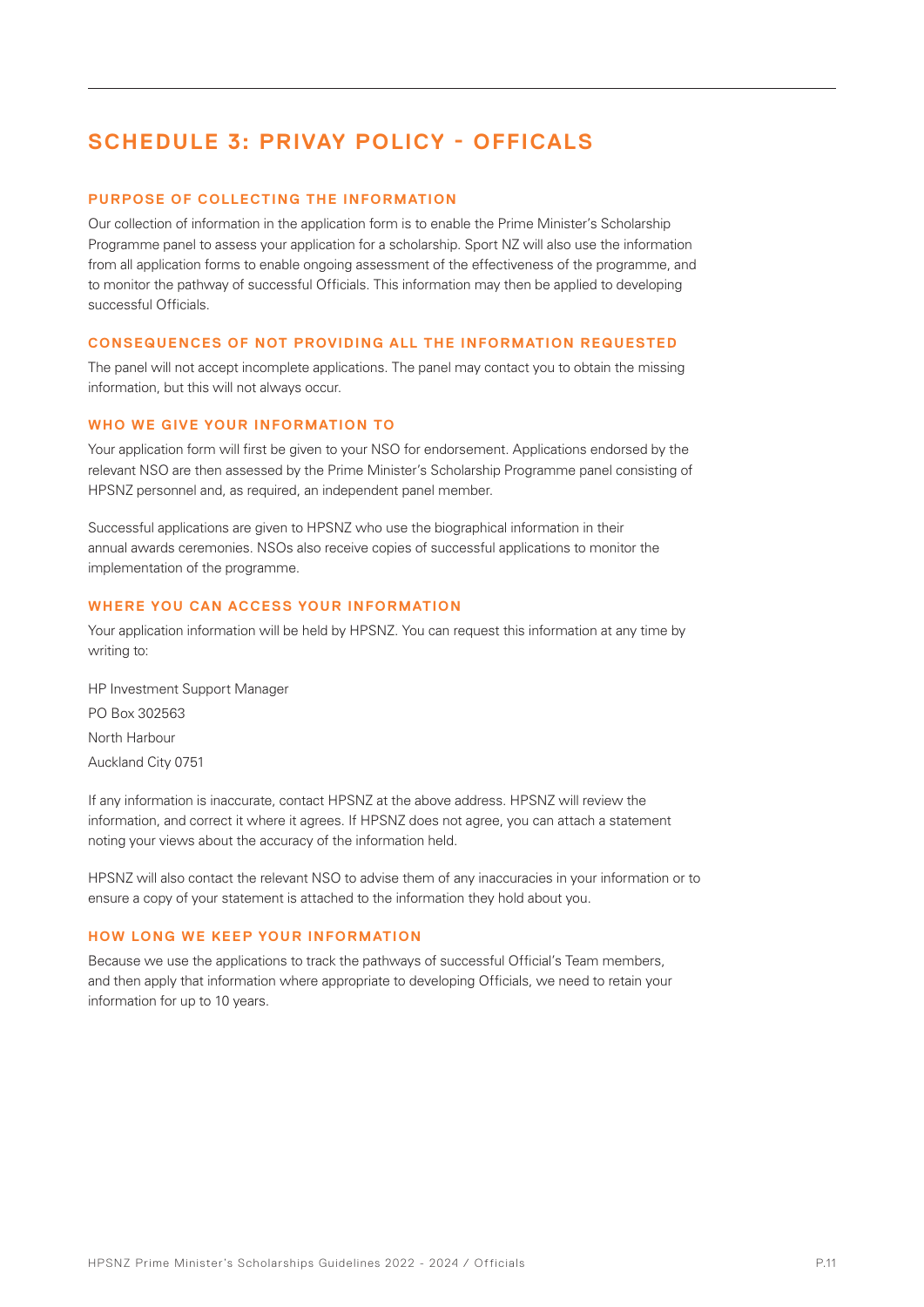# **SCHEDULE 4: INTELLECTUAL PROPERTY**

Intellectual property in the scholarship is agreed by HPSNZ to remain in the ownership of the scholarship recipient and/or NSO and/or HPSNZ (as determined by agreement between them) but subject to the following:

- i. Information contained in an application and/or scholarship report may be used by HPSNZ and Sport NZ for publicity and/or information dissemination purposes.
- ii. HPSNZ may choose to place some limitations around the broader publication or information transfer for information gained as a result of the Prime Minister's Scholarship when HPSNZ and/or the related NSO believe that this information provides a competitive advantage for New Zealand athletes.
- iii. If the scholarship produces intellectual property that has or could in the reasonable opinion of HPSNZ be utilised to provide direct or indirect benefits for Supported Recipients, then the owner of the intellectual property rights must grant a non-transferable royalty free licence to HPSNZ to use the intellectual property solely for the purpose of providing the applied high performance services and facilities to Supported Recipients, but not for commercial purposes or disclosure to, or use by, any other third party.